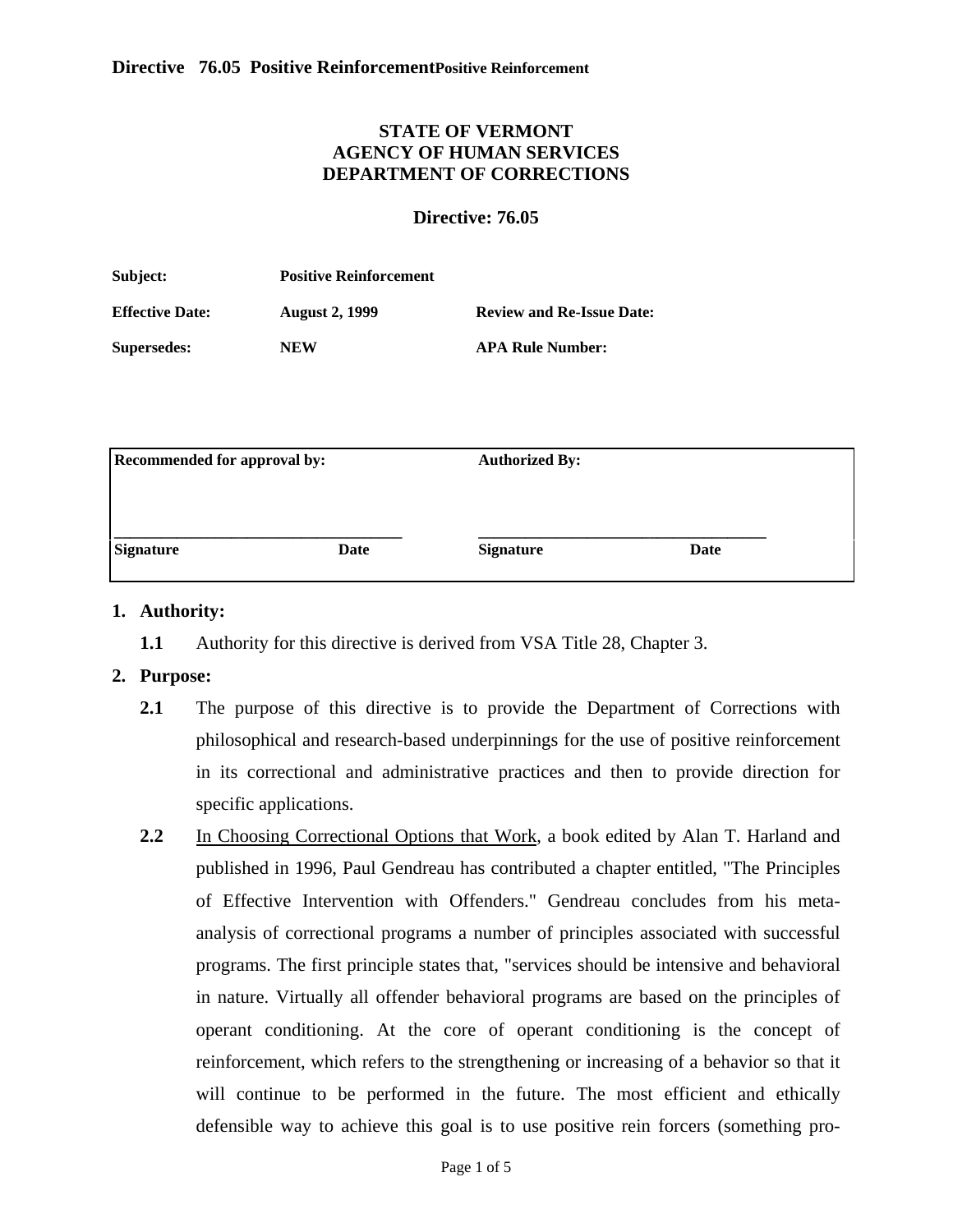social the offender considers pleasant or desirable) and to ensure that rein forcers are contingent (contingency management) on the behavior being enacted."

- **2.3** In Paul Gendreau's "Correctional Program Assessment Inventory" (CPA), a program that can demonstrate that positive reinforcements are used at least at a 4: 1 ratio over punishment or negative reinforcers, is more likely to be effective in supporting positive behavioral change. Gendreau sets an expectation that this principle be clearly articulated in treatment manuals and training and that it be documented when it occurs.
- **2.4** This level of valuing and clarity is especially important in the culture of corrections where punishment or consequence for negative behavior were traditionally the sole perspective. This concept of positive reinforcement does not contradict or even compromise concepts of accountability or logical consequence. The concept challenges corrections professionals to be proactive in recognizing and developing personal strengths and assets in addition to more reactive focuses on risk and need. The challenge is in finding the balance that is most effective in meeting all correctional goals. Protecting the community is very important, but the ultimate protection is achieved when former offenders are motivated and equipped to "do right" independently into the future.
- **2.5** The concept of positive reinforcement is relevant and important for all human relationships. Consequently it is as important for staff to staff (including manager and supervisor to staff) and client to client relationships as it is to staff to client relationships. Bob Nelson's book, Money Isn't Everything, 1001 Ways to Reward Employees, is full of ideas on how to formally and informally recognize positive motivation and achievement and ways to reinforce the many staff contributions to a positive culture in the workplace.
- **2.6** Positive reinforcement practice among staff is valuable in and of itself, but it is also important in terms of role modeling and establishing a belief in staff genuineness in the experience of the client. The principle should be clear and present in performance evaluations, staff supervision, treatment teams, unit programs, treatment programs and virtually in all interactions throughout all the cross-sections of culture that exist in the organization.
- **3. Applicability/Accessibility**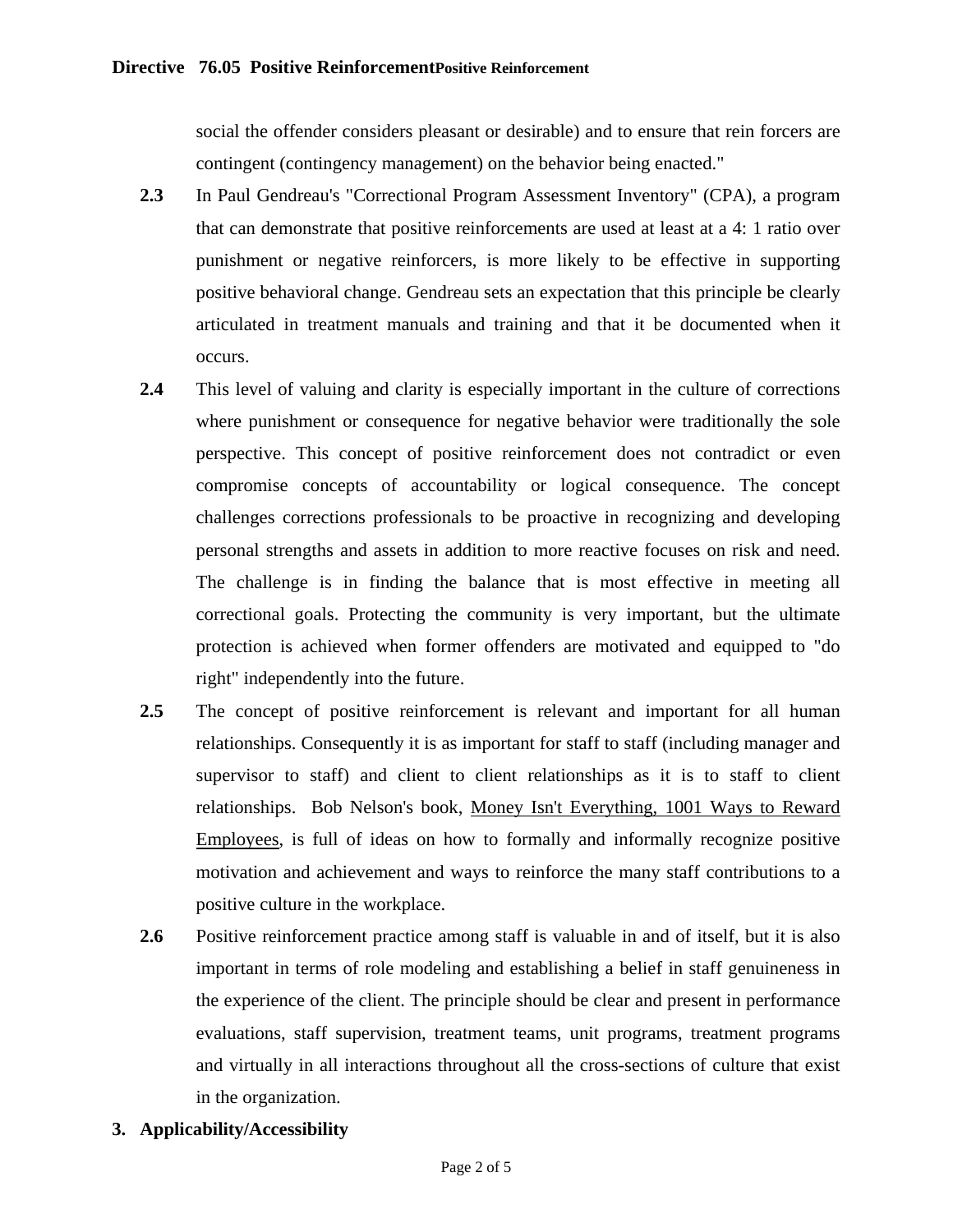**3.1** Anyone can have a copy of this directive.

### **4. [Directive](#page-0-0)**

- **4.1** All Department of Corrections programs and services will have clearly articulated strategies and mechanisms to systematically and individually utilize positive reinforcement to acknowledge and/or bring about positive change and continuous improvement. This will apply to all levels of relationship in the organization, i. e., staff to client, manager/supervisor to staff, client to client, and staff to staff. DOC training programs will utilize positive reinforcement as a principle of effective learning.
- **4.2** Positive reinforcement strategies and mechanisms will be documented so their occurrence can be demonstrated and culturally reinforced to enhance their value. Examples of expected documentation locations are case notes, CO contacts and treatment team notes for offenders; and supervisory notes, personal management interviews (PMIs) and performance evaluations for staff. Documentation also enables analysis and consideration of strategies to become continuously more effective. Specific programs and local sites will articulate strategies and mechanisms specific to their focus in program manuals and local procedure.
- **4.3** Positive reinforcement is strongly present in many DOC methods that are commonly in practice. This directive intends to sharpen the focus in understanding where and what it is, to underline its importance, and to support efforts to use it more frequently. It also serves to increase awareness of strategies and behaviors that may be in use that unintentionally undercut the ability to achieve the most desired results.

### **4.4 EXAMPLES OF POSITIVE REINFORCEMENT**

- **4.4.1** Cognitive behavioral treatment exposes clients to criminal thinking, its risk and its consequences without judgment; provides opportunities to learn and choose intervention skills.
- **4.4.2** Relapse prevention self efficacy is prepared for, practiced and continuously acknowledged; lapses are anticipated, and depending upon severity, addressed in a supportive manner.
- **4.4.3** Motivational interviewing and Group Process Inventory 's referred skills affirmations open questions, closed questions, reflection, summarization (active listening), soliciting self-motivating statements.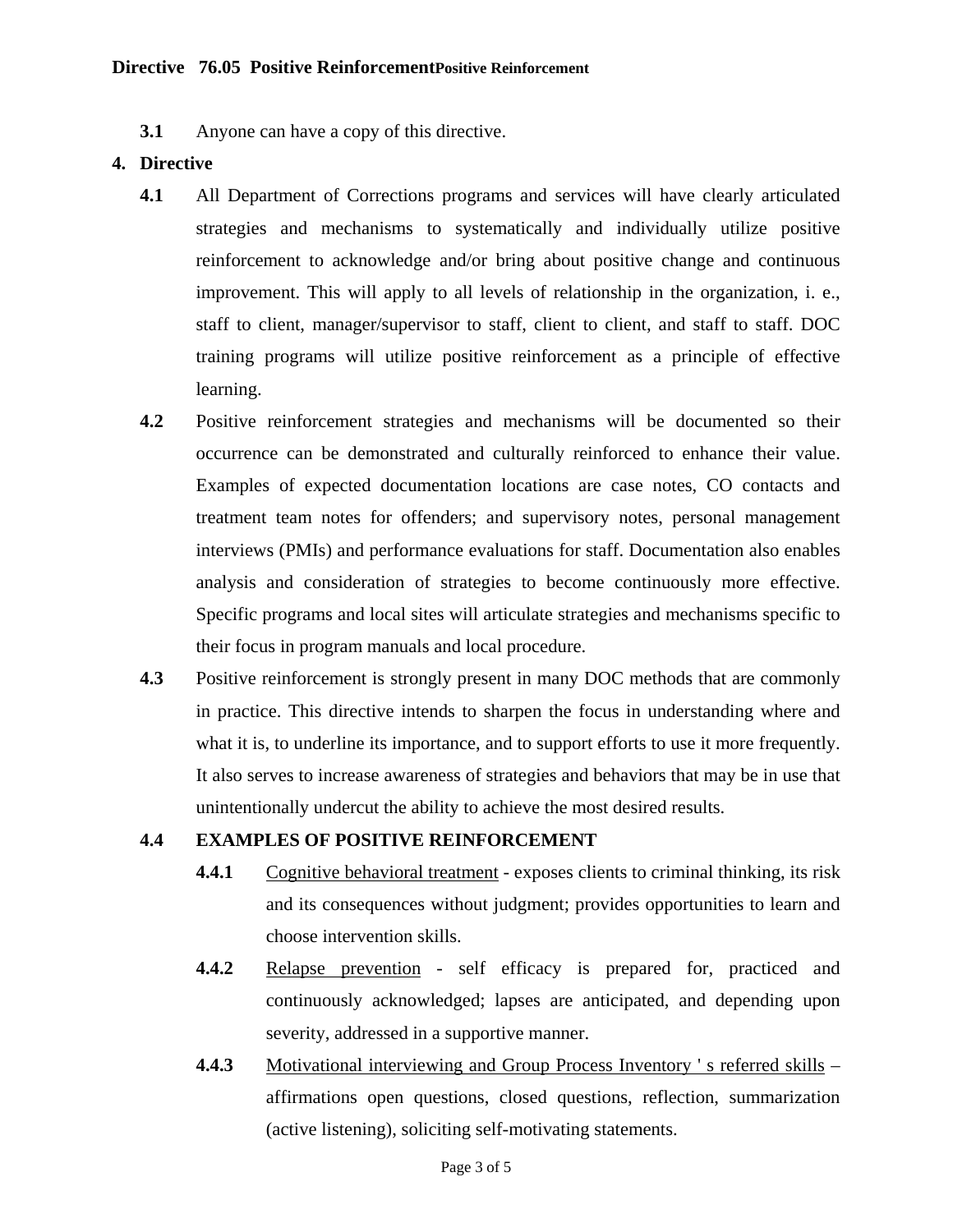- **4.4.4** Supportive supervision- external monitoring by staff which engages clients and positively supports the change process in genuine and meaningful ways.
- **4.4.5** Intrusive cognitive reflective communication technique communication from a human, respectful foundation in order to assist one in looking inward at underlying thoughts, feelings and beliefs that effect how one sees and acts in the world; supporting self responsibility.
- **4.4.6** DARES principles for creating an environment conducive to offender change: develop discrepancy, avoid argumentation, roll with resistance, express empathy, support self-efficacy.
- **4.4.7** Restorative justice principle client accepts responsibility; potential to experience authentic gratification by making reparation to the victim and/or the community; the community accepts the offender back into its fold.
- **4.4.8** Quality assurance evaluations acknowledge and publicly highlight demonstrations of high performance and excellence; identify, support and encourage with regard to performance needing improvement.
- **4.4.9** FRAMES feedback, responsibility, affirmation, menu of options, empathy, support self efficacy.
- **4.4.10** Performance evaluations formal acknowledgement of performance accomplishments and goal setting for new challenges and continuous improvement.
- **4.4.11** Personal management interviews (PMIs) periodic and informal process for positively motivating staff.
- **4.4.12** Mentoring, modeling, coaching managers, supervisors, and veteran staff provide this to new inexperienced staff, and all staff provide it to the clients with whom they are in relationship.
- **4.4.13** Staff as treatment facilitators provides positive professional development for staff and enables staff and client to work closely together in the change process; has potential to break down "us/them" barriers.
- **4.4.14** Involving family /significant others in treatment extends potential for positive support to "real life" away from the professional support system.
- **4.4.15** Aftercare essential in providing continuing support and weaning from more intensive phases of treatment programs.